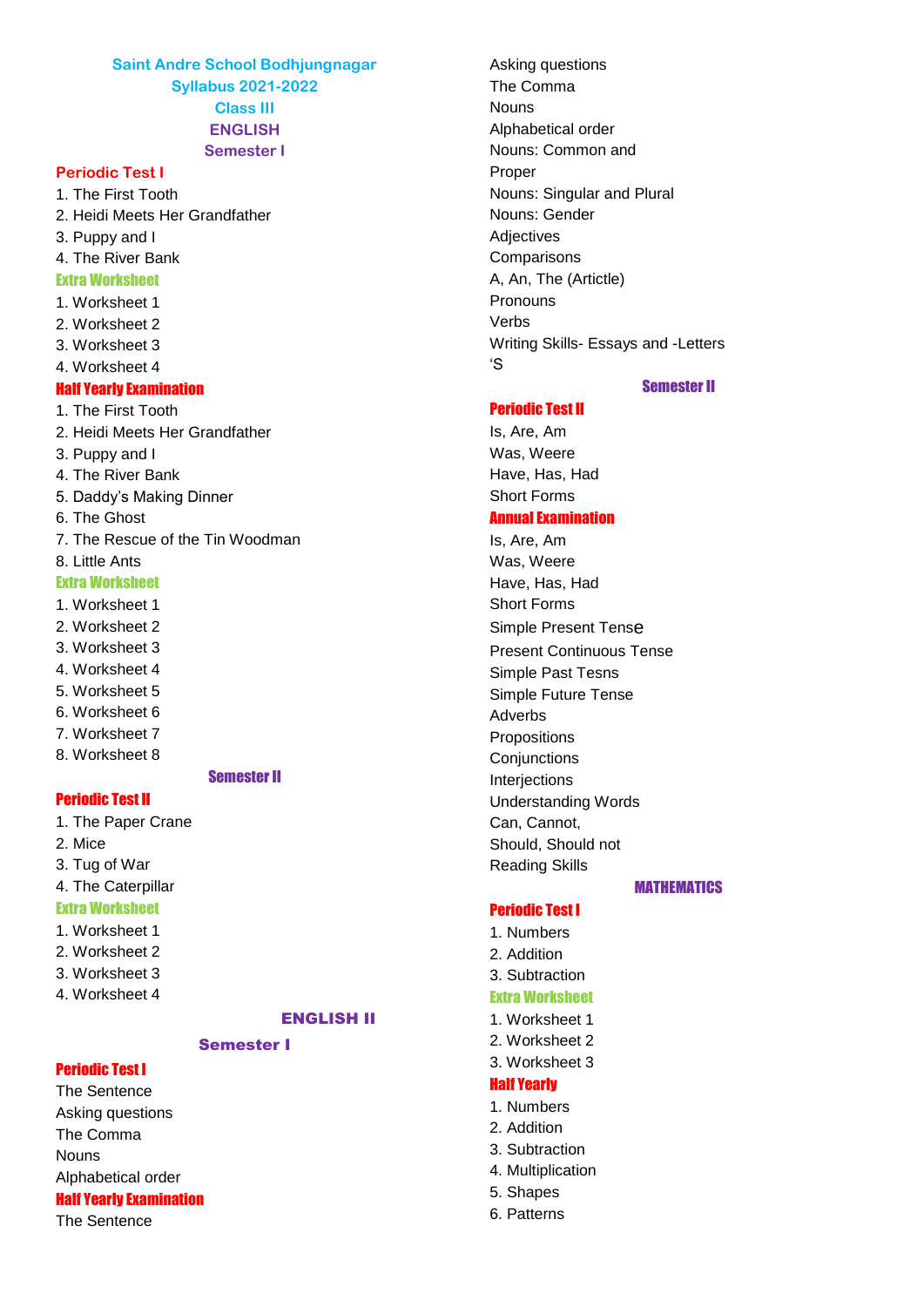#### Extra Worksheet

- 1. Worksheet 1
- 2. Worksheet 2
- 3. Worksheet 3
- 4. Worksheet 4
- 5. Worksheet 5
- 6. Worksheet 6

# Semester II

#### Periodic Test II

1. Division

- 2.More about division
- 3. Fractions

#### Extra Worksheet

- 1. Worksheet 1
- 2. Worksheet 2
- 3. Worksheet 3

# Annual Examination

- 1. Measurement
- 2. Money
- 3. Time
- 4. Data Handling
- 5. Division
- 6. More about division
- 7. Fractions

# Extra Worksheet

- 1. Worksheet 1
- 2. Worksheet 2
- 3. Worksheet 3

### Annual Examination

- 1. Measurement
- 2. Money
- 3. Time
- 4. Data Handling
- 5. Division
- 6. More about division
- 7. Fractions

### Extra Worksheet

- 1. Worksheet 1
- 2. Worksheet 2
- 3. Worksheet 3
- 4. Worksheet 4
- 5. Worksheet 5
- 6. Worksheet 6

#### **SCIENCE**

#### Periodic Test I

- 1. Living and Non -living Things
- 2. Parts of a Plant
- 3. Eating Habits of Animals

#### Extra Worksheet

- 1. Worksheet 1
- 2. Worksheet 2
- 3. Worksheet 3

#### Half Yearly

- 1. Living and Non -living Things
- 2. Parts of a Plant
- 3. Eating Habits of Animals
- 4. Birds
- 5. Our Organ Systems
- 6. Housing and Clothing

# 7. Soil

# Extra Worksheet

- 1. Worksheet 1
- 2. Worksheet 2
- 3. Worksheet 3
- 4. Worksheet 4
- 5. Worksheet 5
- 6. Worksheet 6
- 7. Worksheet 7

# Semester II

# Periodic Test II

- 1. Solids, Liquids and Gases
- 2. Air, Water and Weather
- 3. Light and Sound

#### Extra Worksheet

- 1. Worksheet 1
- 2. Worksheet 2
- 3. Worksheet 3

#### Annual Examination

- 1. Solids, Liquids and Gases
- 2. Air, Water and Weather
- 3. Light and Sound
- 4. Measurement
- 5. Stars and Solar System
- 6. Our Earth

#### 7. Safety and First Aid

#### Extra Worksheet

- 1. Worksheet 1
- 2. Worksheet 2
- 3. Worksheet 3
- 4. Worksheet 4
- 5. Worksheet 5
- 6. Worksheet 6
- 7. Worksheet 7

#### SOCIAL STUDIES

# Periodic Test I

- 1. Our Universe
- 2. Planet Earth
- 3. Landforms and Water Bodies

3. Landforms and Water Bodies 4. Physical Divisions of India

#### Extra Worksheet

1. Worksheet 1 2. Worksheet 2

3. Worksheet 3 Half Yearly 1. Our Universe 2. Planet Earth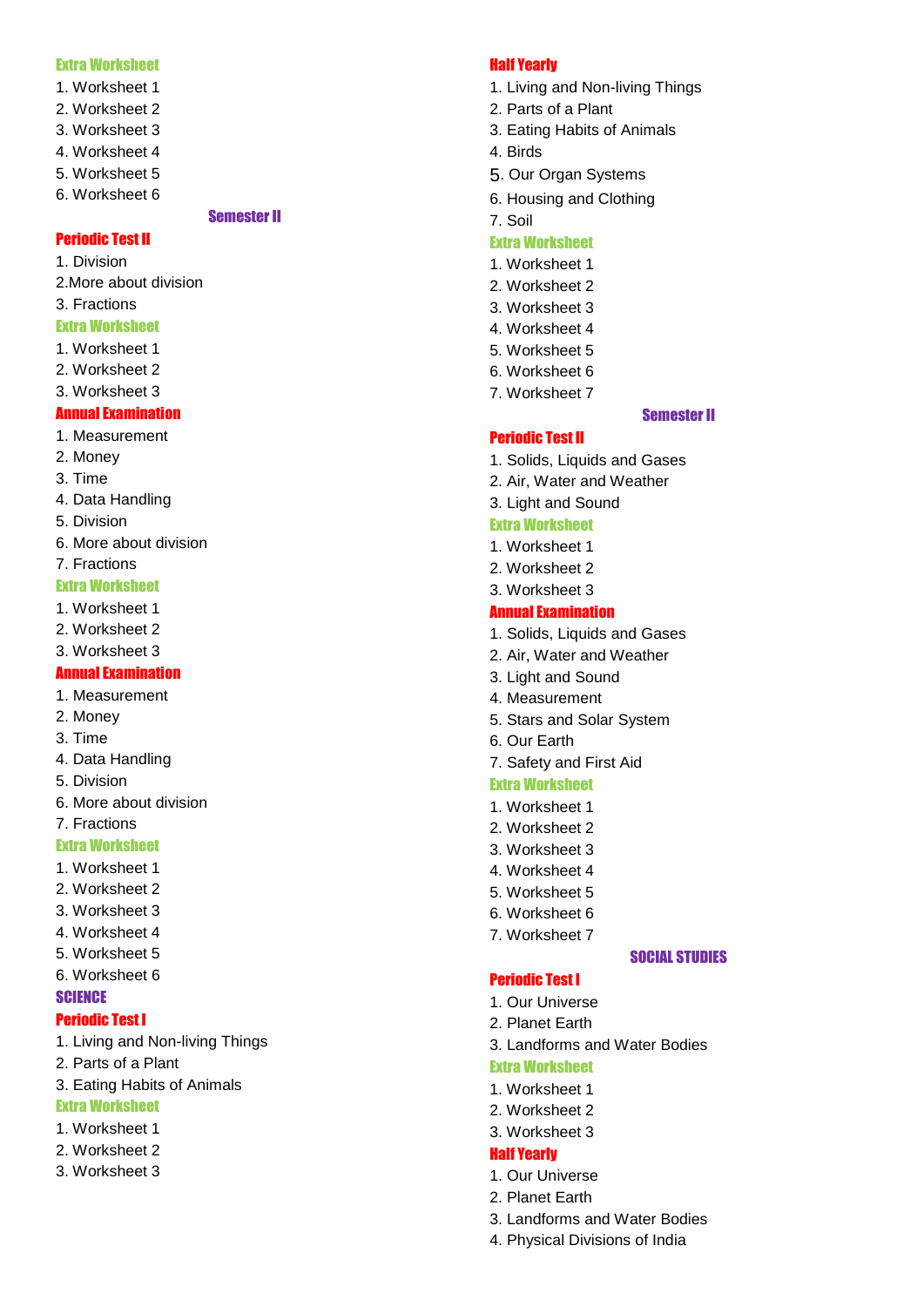- 5. India and its Neighbours
- 6. Sources of History and Timeline
- 7. Story of Early man
- 8. Story of Fire, Farming and Wheel
- 9. Metropolitan Cities of India

#### Extra Worksheet

- 1. Worksheet 1
- 2. Worksheet 2
- 3. Worksheet 3
- 4. Worksheet 4
- 5. Worksheet 5
- 6. Worksheet 6
- 7. Worksheet 7
- 8. Worksheet 8
- 8. Worksheet 9

Map works- 1. Label the six physical Divisions of India Page No- 280

> 2. Write the name of the neighboring countries of India Page No-280

#### Semester II

#### Periodic Test II

- 1.The story of Harappa
- 2.Our Neighbourhood
- 3.Let's be good and safe

### Extra Worksheet

- 1. Worksheet 1
- 2. Worksheet 2
- 3. Worksheet 3

## Annual Examination

- 1.The story of Harappa
- 2. Our Neighbourhood
- 3. Let's be good and safe
- 4. Transport and communication
- 5. India the land of food and Clothes
- 6. India The land of Festivals, Dances and Music
- 7. National Symbols of India
- 8. Metropolitan cities of India
- Extra Worksheet
- 1. Worksheet 1
- 2. Worksheet 2
- 3. Worksheet 3
- 4. Worksheet 4
- 5. Worksheet 5
- 6. Worksheet 6
- 7. Worksheet 7
- 8. Worksheet 8
- 9. Worksheet 9

### GENERAL KNOWLEDGE Semester I

#### Periodic Test 1

- 1. Discovering India :Dressing Up
- 2. Discovering India: Around India
- 3. Our World: Around the World
- 4. Our World: Fun Places to Visit
- 5. Our World: World Food

### 6. Our World: World Quiz

#### Half Yearly Examination

- 7. World Quiz: Famous People
- 8. Growing Up: Table Manners
- 9. Knowing India: Famous Indians
- 10. Knowing India: The Capital of India
- 11. Leisure and Lifestyle: Story Time
- 12. Why and Why not: Caring for Others
- 13. Why and why not: A Clean India

#### Semester II

#### Periodic Test II

- 1. Our World: Nicknames
- 2. Growing up: Speaking on the Telephone
- 3. Logical Thinking: Think and write
- 4. Knowing India: Presidents and Prime Minister
- 5. Leisure and Life Style: Sporting champions
- 6. Leisure and life: Get fit in the pool

#### Annual Examination

- 7. Leisure and life: let the Music Play
- 8. Why and Why not: A Clean India
- 9. Leisure and Lifestyle: Online
- 10. Why and why not: Caring for others
- 11. The Natural World: Animals Homes
- 12. The Natural World: Animals and their Young ones
- 13. The Natural World: A Green Page
- 14. The Natural World: A quiz on living things

### **Computer**

# Periodic Test I

The Computer System Introduction to Windows 7

# Half Yearly Examination

The Computer System Introduction to Windows 7 More on Paint Playing with Images in paint

#### Periodic Test II

More on Tux Paint MS Word 2010

### Annual Exam

More on Tux Paint MS Word 2010 MSW Logo More on MSE logo

# Periodic Test I

**Hindi** 

1 प्रभ मेरा जीवन हो सुंदर 2 निडर भारत 3 अमित की सूझ 4 क्या दर्पण ने किया कमाल

#### Grammar

1 हिंदी वर्ण 2 पहचान 3 नाम) की जगह